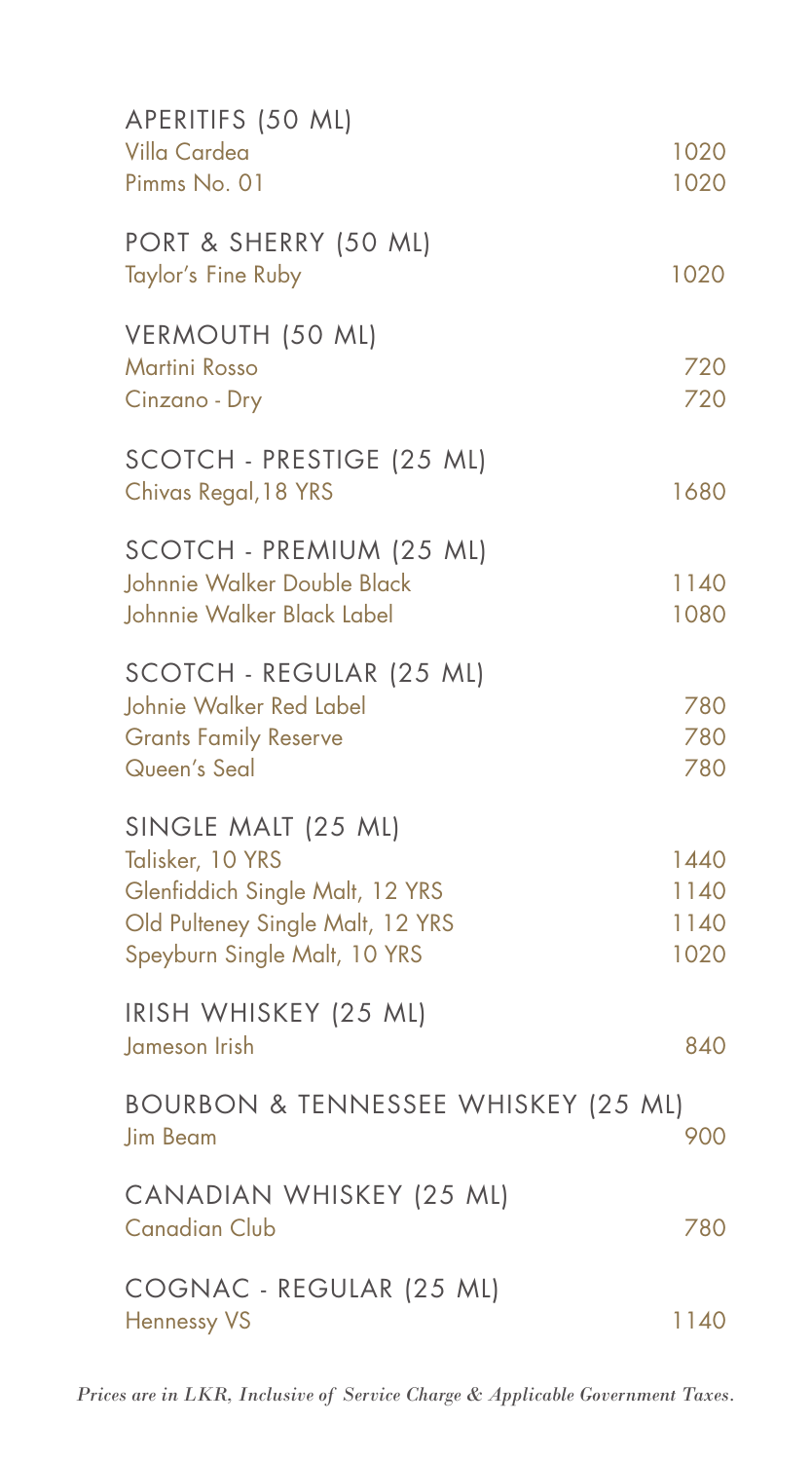| VODKA - PREMIUM (25 ML)          |      |
|----------------------------------|------|
| Ciroc                            | 1140 |
| <b>Gray Goose Original</b>       | 1140 |
| VODKA - REGULAR (25 ML)          |      |
| Absolut Vodka Original           | 840  |
| Stolichnaya                      | 720  |
| <b>Smirnoff Red</b>              | 720  |
| <b>Russian Standard Original</b> | 720  |
| <b>RUM (25 ML)</b>               |      |
| Cachaca                          | 780  |
| <b>Bacardi Superior</b>          | 720  |
| Captain Morgan Jam Rum           | 720  |
| <b>Havana Club</b>               | 720  |
| GIN (25 ML)                      |      |
| <b>Bombay Sapphire</b>           | 780  |
| Gordons                          | 720  |
| <b>Beefeater</b>                 | 720  |
| TEQUILA (25 ML)                  |      |
| Agavita Blanco                   | 780  |
| BRANDY (25 ML)                   |      |
| Napolian 1875                    | 600  |
| <b>BEER SRI LANKAN</b>           |      |
| Heineken, 330ML                  | 1020 |
| Lion Stout, 625 ML               | 1020 |
| Guinness Extra Stout, 325ML      | 960  |
| Carlsberg, 625ML                 | 940  |
| Lion Lager, 625ML                | 900  |
| <b>BEER IMPORTED</b>             |      |
| Budweiser, 330ML                 | 1440 |
| Corona, 355ML                    | 1140 |
| <b>CIDER</b>                     |      |
| Somersby, 330ML                  | 1080 |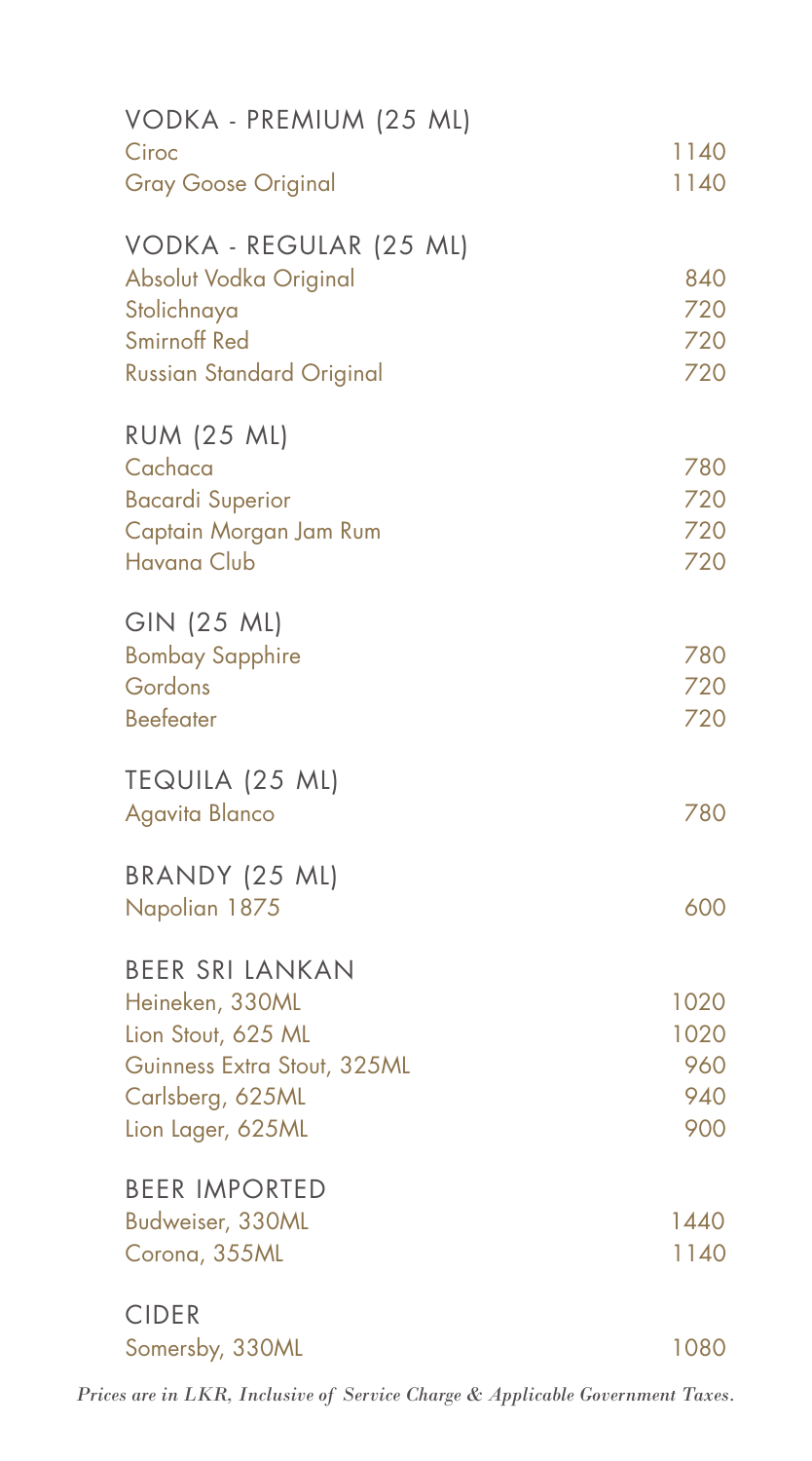| LIQUEURS (25 ML)                                 |      |
|--------------------------------------------------|------|
| Cointreau                                        | 960  |
| Galliano                                         | 900  |
| Jagermeister                                     | 900  |
| Amaretto                                         | 780  |
| <b>Bailey's Irish Cream</b>                      | 780  |
| <b>Blue Curacao</b>                              | 780  |
| Kahlua                                           | 780  |
| Peach                                            | 780  |
| <b>Triple Sec</b>                                | 780  |
|                                                  | 720  |
| Sambuca Original                                 |      |
| DOMESTIC SPIRITS (50 ML)                         |      |
| <b>Brandy - Galerie</b>                          | 720  |
| Gin - Flinton London Dry                         | 720  |
| Rum - Balmora White / Dark                       | 720  |
| Whiskey - Tillsider                              | 720  |
| Vodka - Petroff                                  | 720  |
| Arrack - Old Arrack / Narikela / V.S.O.A Premium | 660  |
| THE CLASSICS                                     |      |
| Mojito                                           | 1500 |
| Rum/Fresh Lime/Fresh Mint/Sugar/Soda             |      |
|                                                  |      |
| Caipirinha                                       | 1500 |
| Cachaca/ Fresh Lime/ Brown Sugar                 |      |
|                                                  |      |
| Diaquiri/Frozen Diaquiri                         | 1500 |
| Rum/Lime Juice/Sugar                             |      |
| Mai Tai                                          | 1740 |
| Rum/Orange Curacao/Fresh Pineapple/              |      |
|                                                  |      |
| Fresh Orange/Grenadine                           |      |
| <b>Tequila Sunrise</b>                           | 1740 |
| Tequila/ Fresh Orange Juice/ Grenadine Syrup     |      |
|                                                  |      |
| Piña Colada                                      | 1740 |
| Rum/ Malibu / Fresh Pineapple/ Coconut Cream     |      |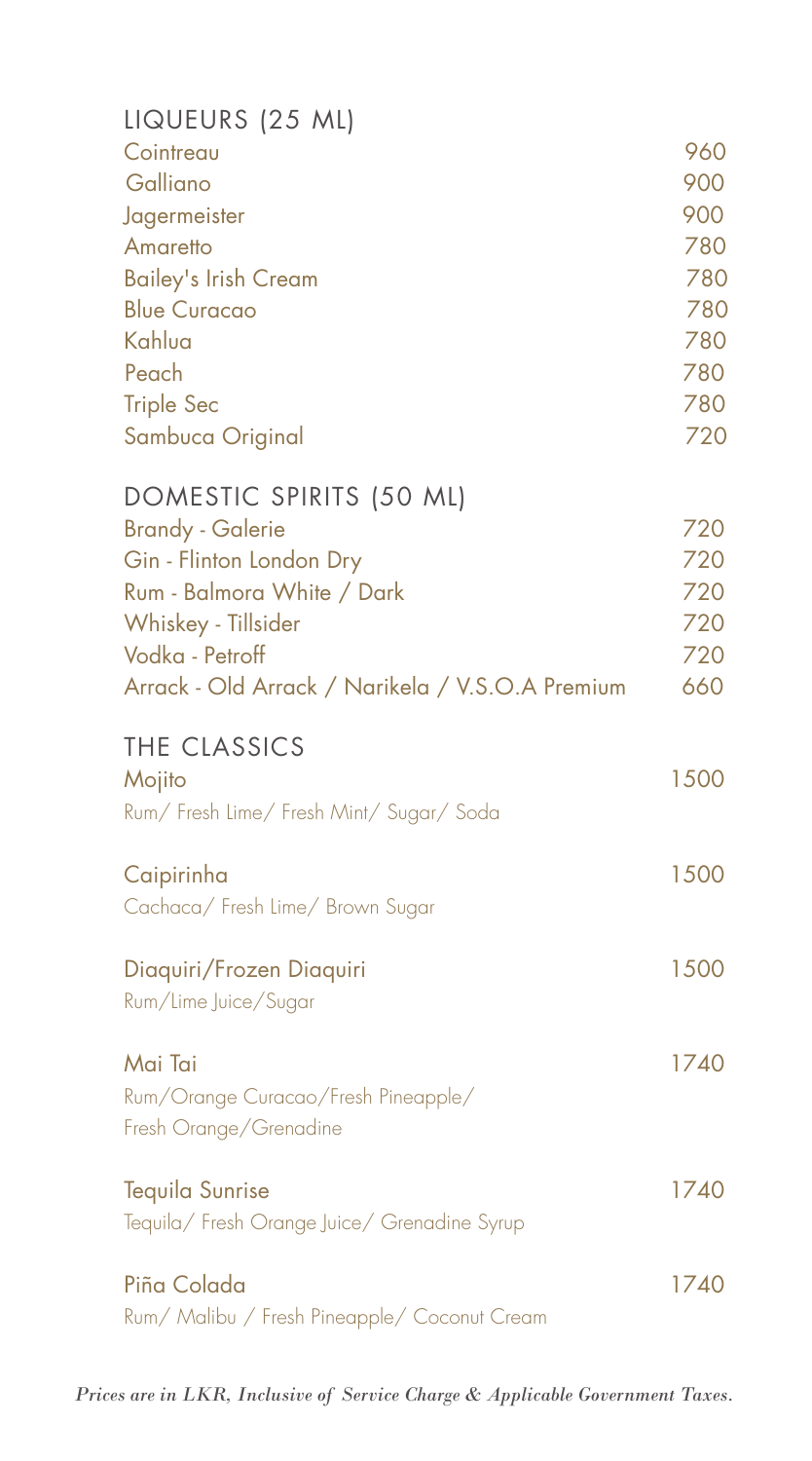| Dry Martini<br>Gin/Dry Vermouth/Lime                                                                     | 1740 |
|----------------------------------------------------------------------------------------------------------|------|
| Kamikaze<br>Vodka/Dry Vermouth/Lime                                                                      | 1740 |
| Sex On The Beach<br>Vodka/peach Schnapps/fresh Orange Juice/Cranberry Juice                              | 1860 |
| Cosmopolitan<br>Vodka/Cointreau/Fresh Lime Juice/Cranberry Juice                                         | 1860 |
| Margarita - Your Choice of flavour<br>(Original/Raspberry/Strawberry)<br>Tequila/ Triple Sec/ Fresh Lime | 1740 |
| Long Island Iced Tea<br>Vodka/ Rum/ Gin/ Tequila/ Triple Sec/ Top with Cola                              | 2100 |
| <b>FLUTES</b><br><b>Bellini</b><br>Sparkling Wine/ Peach Puree                                           | 1740 |
| Kir Royale<br>Sparkling Wine/ Crème de Cassis/ Lemon Twist                                               | 1740 |
| French <sub>75</sub><br>Sparkling Wine/ Gin/ Lemonade                                                    | 1740 |
| Mimosa<br>Sparkling Wine/ Fresh Orange Juice                                                             | 1740 |
| <b>SHOOTERS</b><br>B 52<br>Kahlua/ Baileys Irish Cream/ Grand Mainer                                     | 1860 |
| <b>BMW</b><br>Baileys Irish Cream/ Narikela/ Whiskey                                                     | 1620 |
| <b>Slippery Nipple</b><br>Sambuca/ Baileys Irish Cream                                                   | 1620 |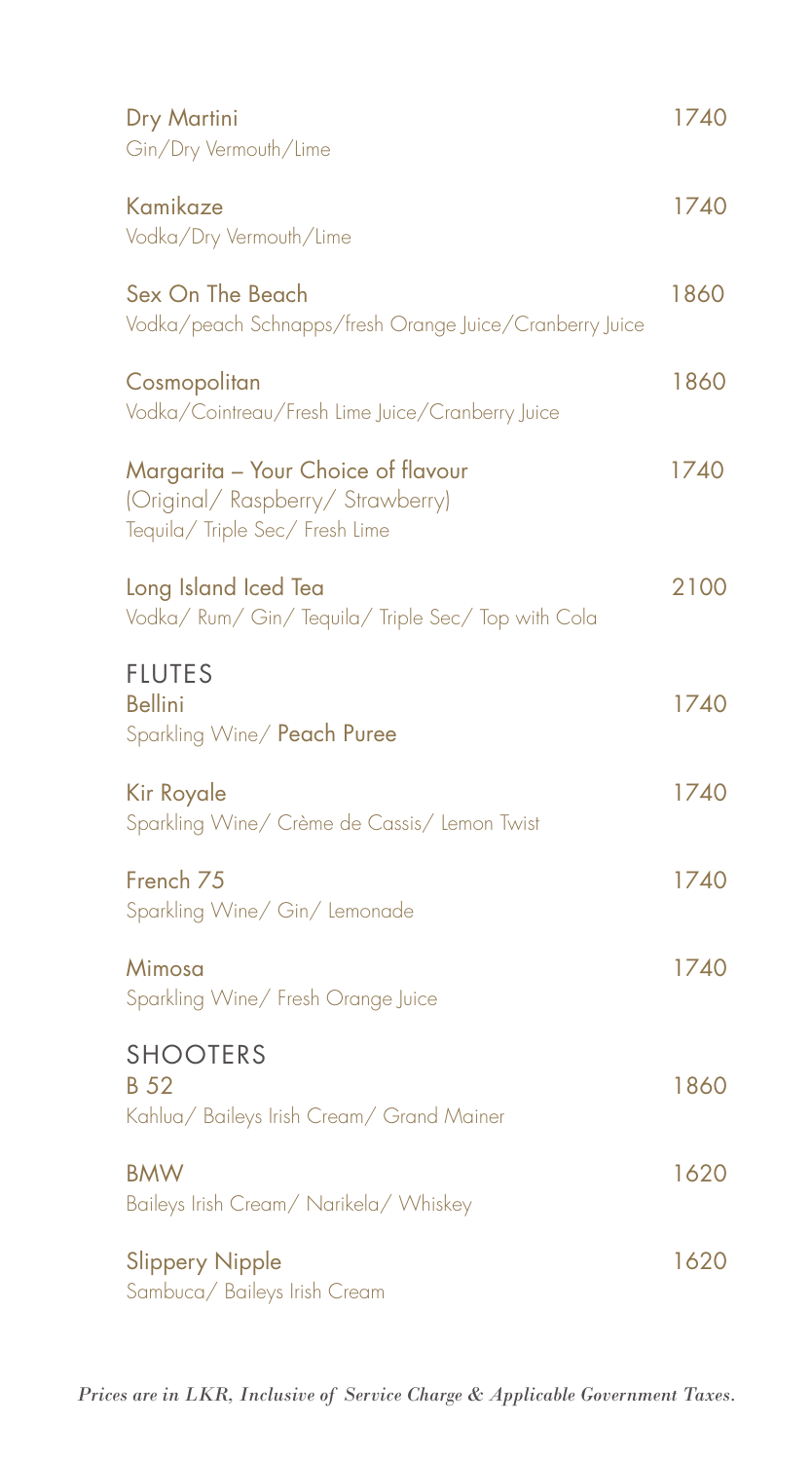| <b>SRI LANKAN SPECIALTY</b><br>Negombo Sunset<br>local Gin/Villa Cardea/Lime/Sugar/Lemonade                                                                                                                                                            | 1740                                                                             |
|--------------------------------------------------------------------------------------------------------------------------------------------------------------------------------------------------------------------------------------------------------|----------------------------------------------------------------------------------|
| Sri Lankan Delight<br>Arrack/ Passion Fruit Cordial/ Lime/ Soda                                                                                                                                                                                        | 1200                                                                             |
| <b>Heritance Cooler</b><br>Narikela Coconut Rum/ Local Red Rum/ Lime Juice/ Soda                                                                                                                                                                       | 1200                                                                             |
| <b>SOFT DRINKS</b><br><b>Diet Coke</b><br>Coca Cola / Fanta / Sprite / Lemonade<br>Tonic / Soda / Ginger Ale / Ginger Beer                                                                                                                             | 580<br>320<br>320                                                                |
| <b>ENERGY DRINKS</b><br><b>Red Bull</b>                                                                                                                                                                                                                | 900                                                                              |
| <b>FRESH JUICES</b><br><b>Carrot Juice</b><br>Carrot & Orange Juice<br>Orange<br>Mango (Seasonal)<br>Avacado (Seasonal)<br>Pineapple<br><b>Water Melon</b><br>Papaya<br>Cucumber<br>Lime Juice/Lime & Soda<br><b>Mixed Fruit Juice</b><br>King Coconut | 960<br>960<br>960<br>960<br>960<br>840<br>840<br>840<br>840<br>840<br>840<br>420 |
| OTHER BEVERAGES<br><b>Milk Shake</b><br>Vanilla/ Chocolate/ Strawberry/ Mango/ Banana<br>Sweet Lassi / Salt Lassi                                                                                                                                      | 780<br>720                                                                       |
| MINERAL WATER - DOMESTIC<br>Large, 1500ML<br>Small, 500ML                                                                                                                                                                                              | 540<br>240                                                                       |